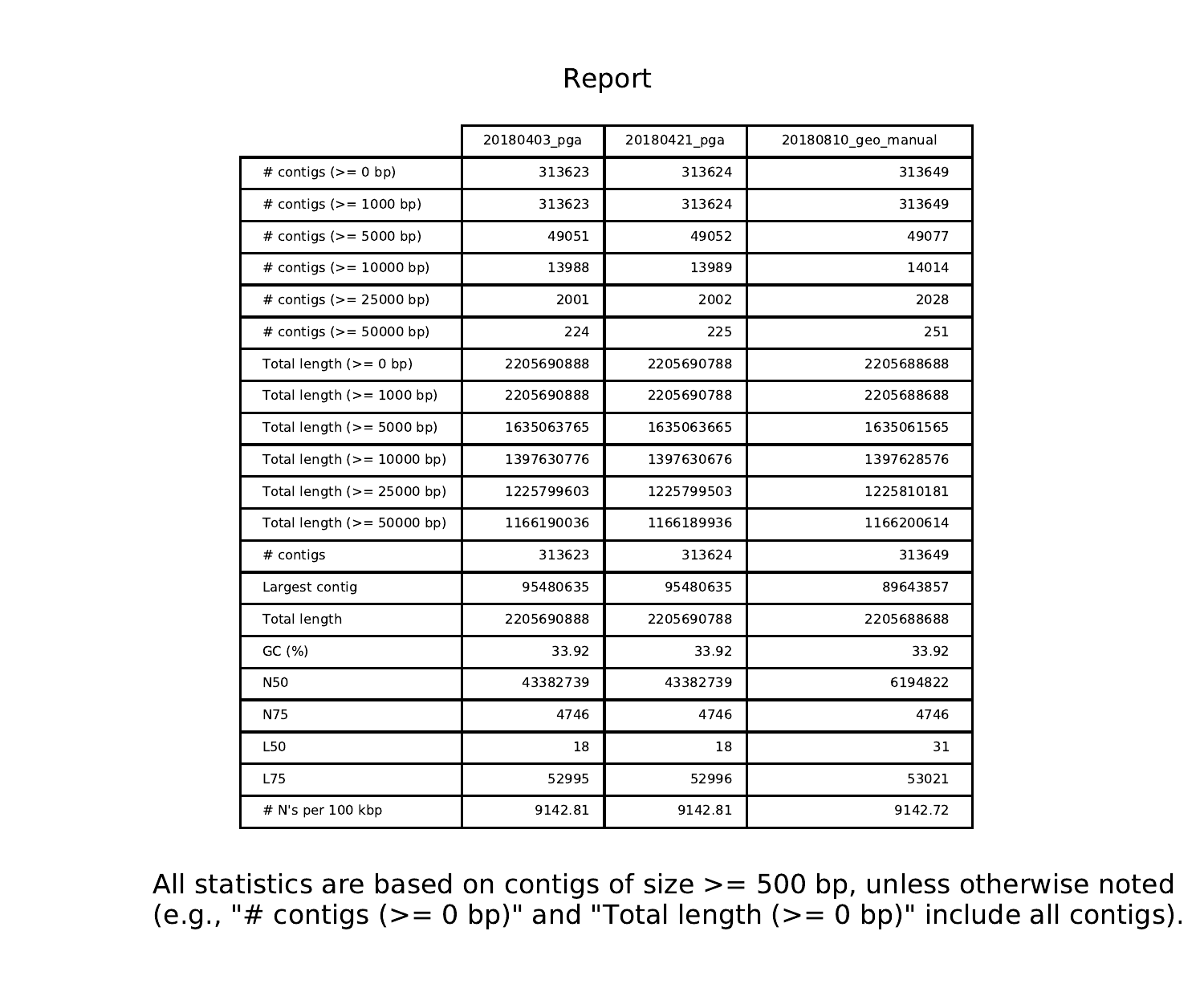

Nx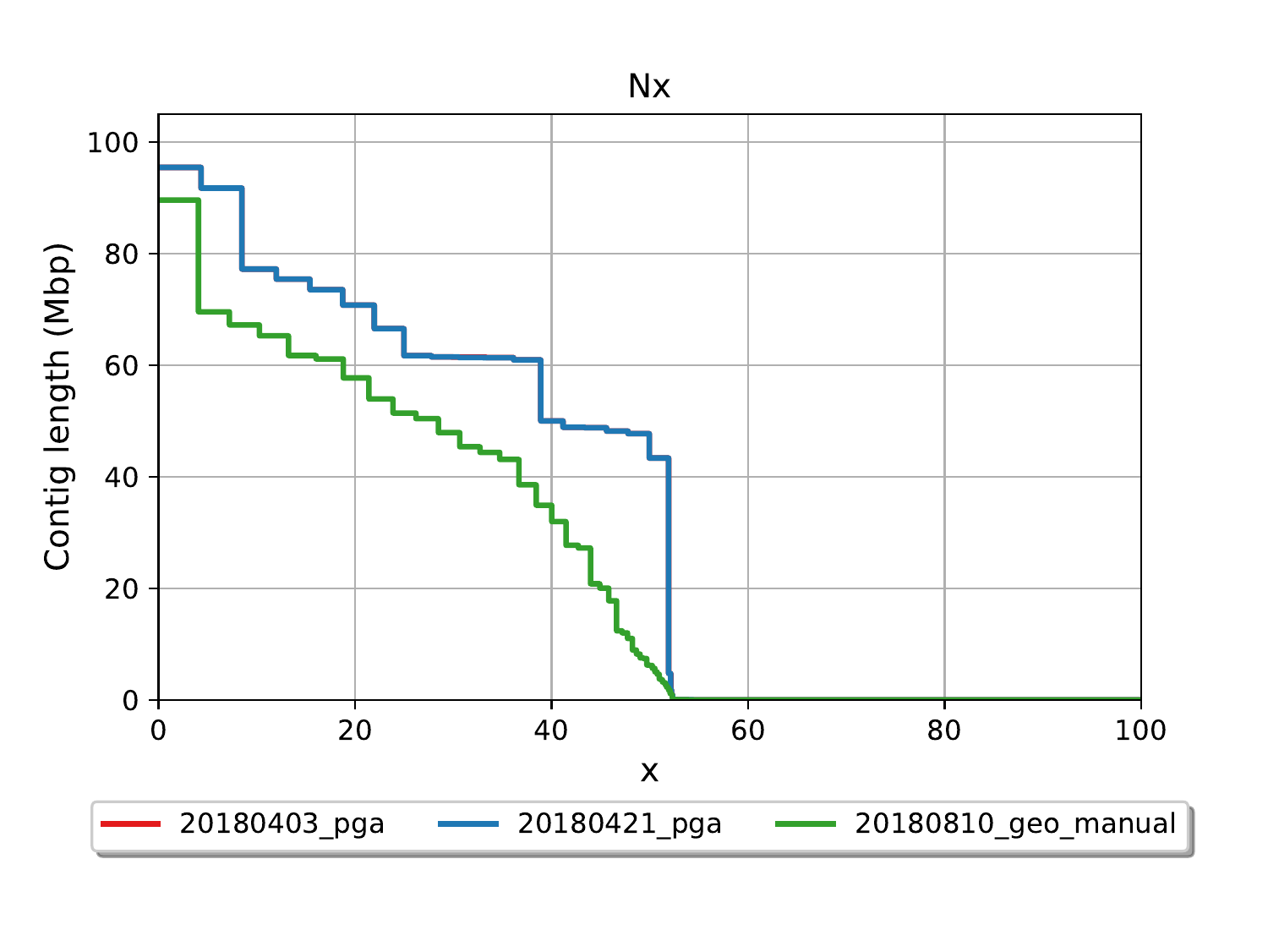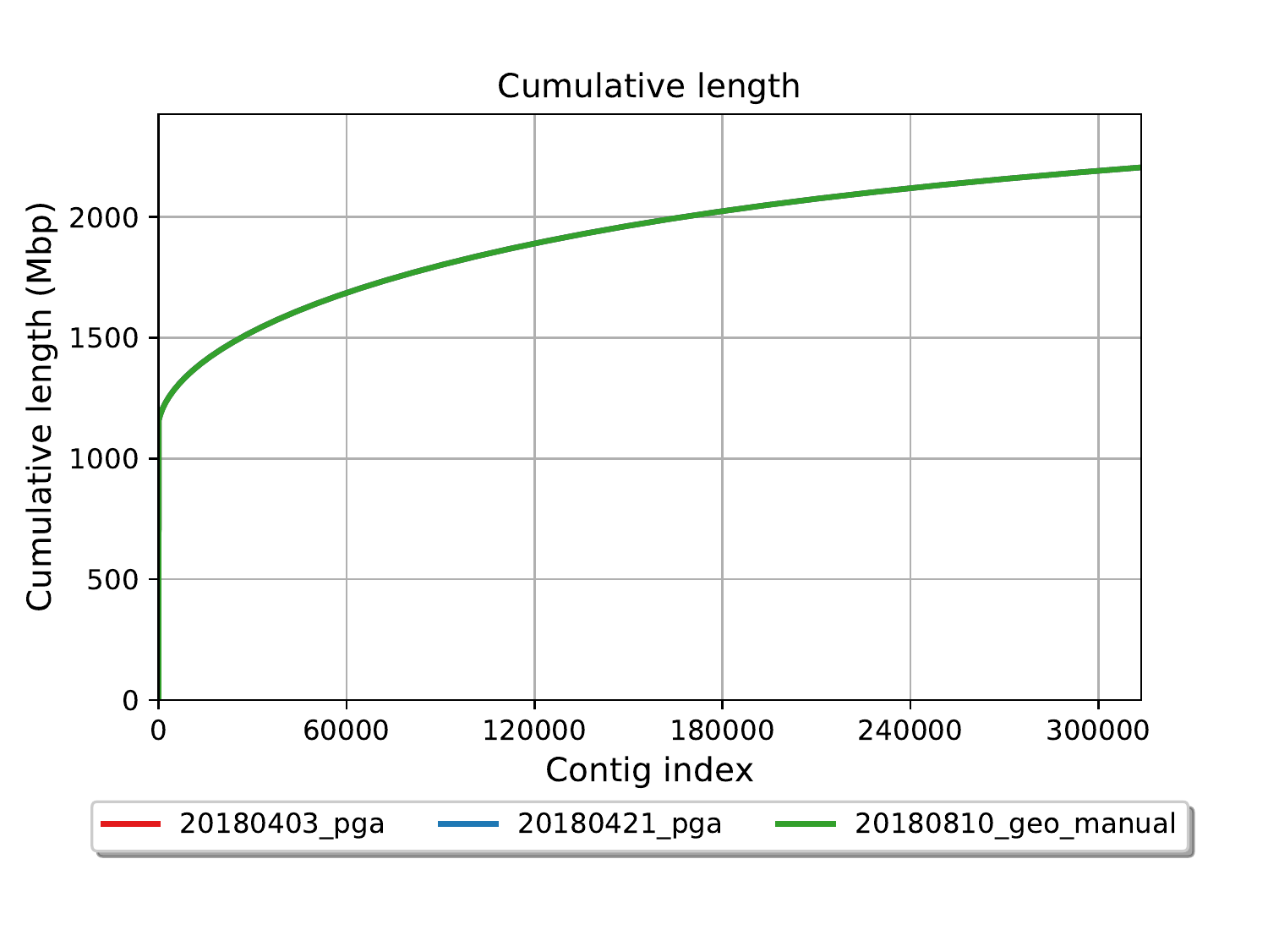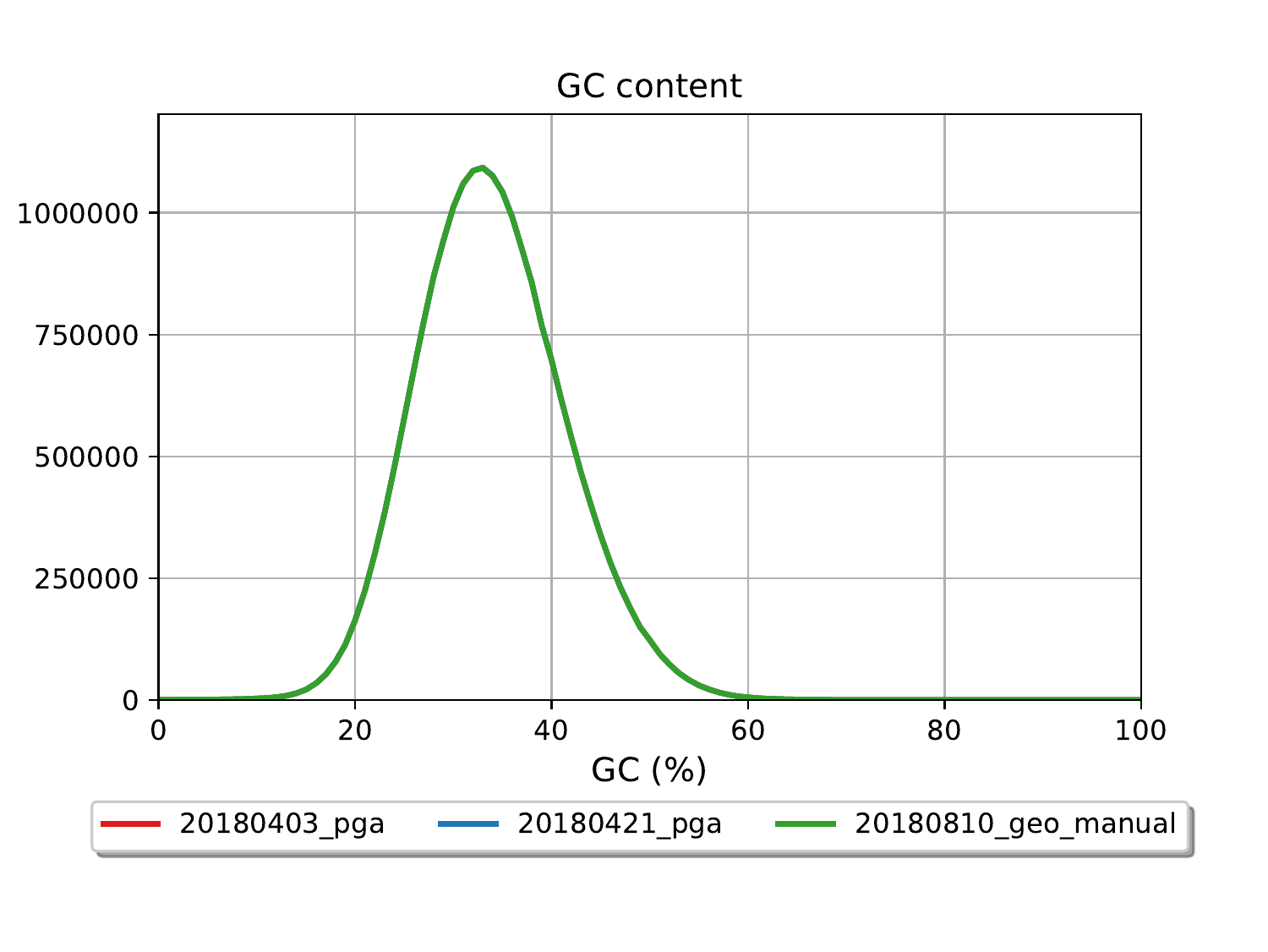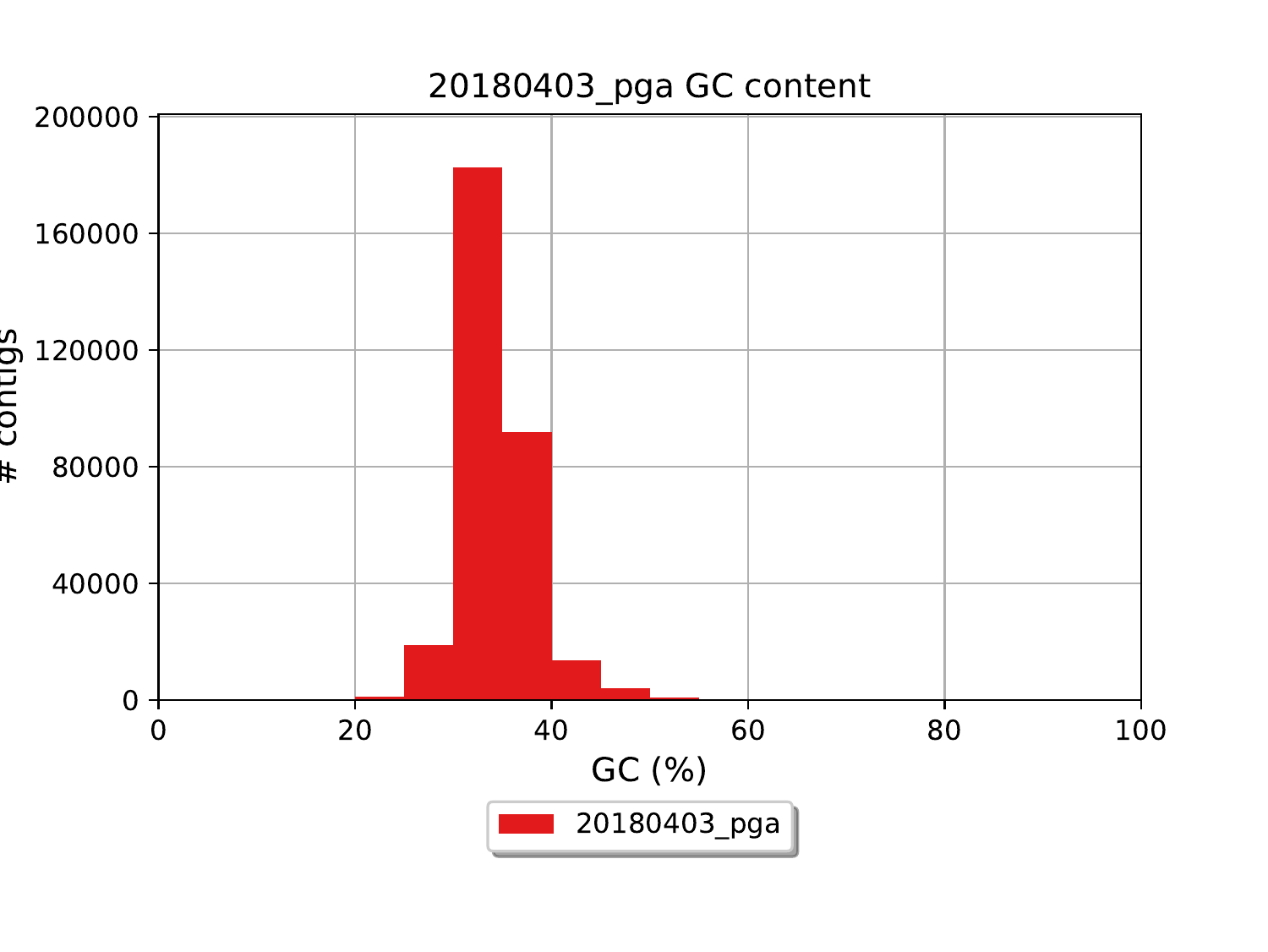